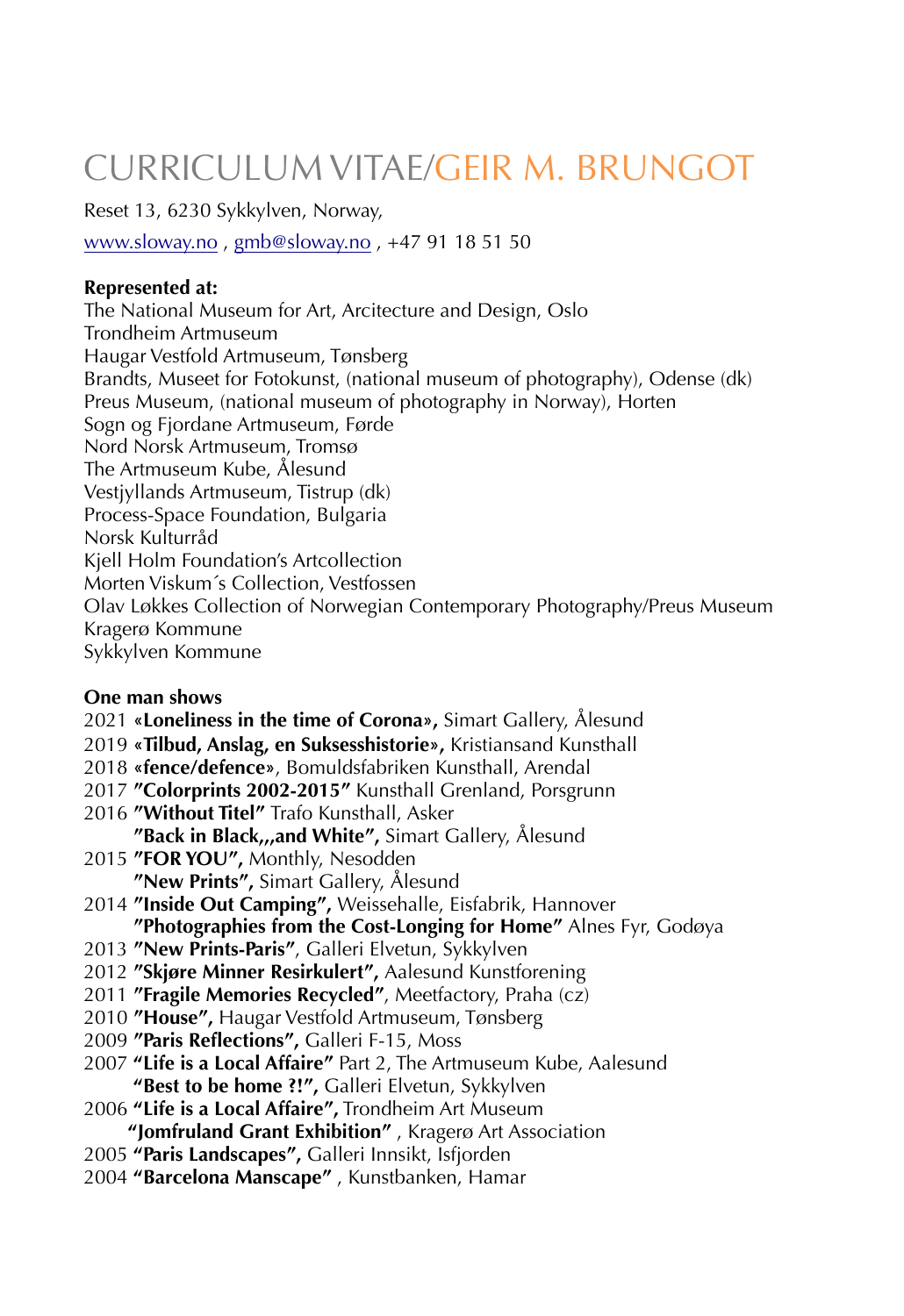2003 **" Only the Lost is Eternaly Owned"** part 3, Arendal Art Association "**The Rest is Silence"** , Sogn & Fjordane Artmuseum, Førde Vesterland, Kaupanger  **"Pole in-Pole out"** , Sunnmøre Museum, Ålesund 2002 **No 5** Bergen Kunsthall Tromsø Art Association, Tromsø  **"Fourthy, Fat but not Finished"**, Galleri Elvetun, Sykkylven 2002-2003 Touring exhibition for The Art Museum of Northern Norway 2001 **"Longing for Home",** Sørlandet Art Museum, Kristiansand  **"The Boardoms Photography",** Stenersen Museet, Oslo 1999 **"Concrete Landscape",** Ta det Piano Gallery, Ålesund Møre og Romsdal Art Center, Molde  **"EFETH",** Galleri Elvetun & The Studio Gallery, Sykkylven  **"HAPPY EASTERN- while we bombing Jugslavia"** Installation with sculpture, photography, stone and biscuites. Ålesund 1996 **"Kystlandskap"**,Møre og Romsdal Art Center , Molde Festival exhibition at Ålesund Theather Festival, Ålesund Ørsta Art Association, Ørsta 1995 Sykkylven Municipal Gallery Naturhuset på Alby, Galleri F-15, Moss 1994 Robert Fotos Galleri, Bergen Galleri Barbara, Fylkeskulturhuset i Sunndal

1991 **"Manscape",** Preus Foto Museum, Horten Naturhuset på Alby, Galleri F-15, Moss

# **Duo projects/exhibitions**

"Continous Fire Polar Circle & Manscape" Lewis Baltz (USA) & Geir M. Brungot 1996 Fotogalleriet, Oslo 1995 Sogn og Fjordane Art Center, Førde "Avreise/Departure" Stein Koksvik (painting) & Geir M. Brungot (photography) 1999 Vestjysk Artmuseum, Tistrup (dk) 1997-1998: Riksutstillinger (National Touring Exhibitions, Norway Nord-Trøndelag Regional Gallery, Namsos, Nord-Norsk Art Center, Svolvær Kunstbanken, Hamar & Røros Museum, Røros 1997 Stenersen Museum, Oslo Jazzfestival exhibition, Moldejazz

## Selected group shows

2022 «Barriere», Brungot/Waagsholm, Opera festuts. Kristiansund Kunstforening 2021 «Heavens Gardens», Process Space Art Festival no 32, Balchik, Bulgaria 2020 Haugar Vestfold Kunstmuseum's 25 Års jubileumsutstilling, Tønsberg 2020 Process Space Art Festival, ONLINE exh. Bulgaria

2020 «Moll», Khåk Kunsthall, with Liv Sønderland & Marit Akslen

2019 «Autumnexhibition», Norwegian State exh. Oslo

2019 Process-Space Art Festival, Plovdiv, Bulgaria

2018 «In Nature», Sogn og Fjordane Kunstmuseum

2018 «**Unsolveabel**», Galleri Studio M, Molde

2017 "The Young Lions", Norwegian Camerabased Art 1977-2017, Preus

Muse**"/iHerfra","SleenAftomsAbov&"**/be" på heisighend Artcenter, Denmark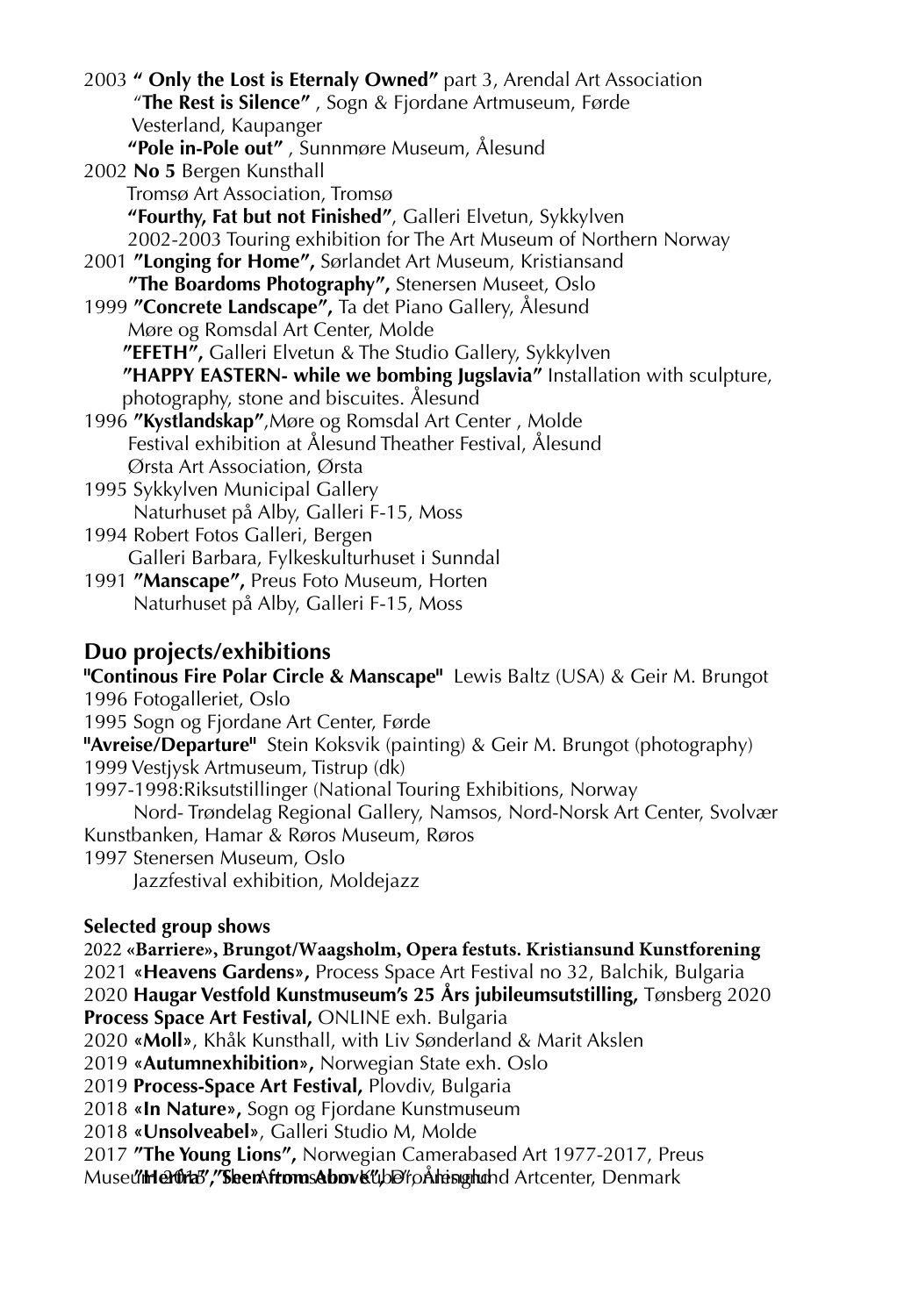**"Crossroads"** Drammen Artmuseum 2014 **"Crossroads",** Lillehammer Artmuseum 2013 **"An Artist Who Collecting Art",** Vestfossen Kunstlaboratorium  **"Baguette That 2"**, Cité International des Arts, Paris  **"New Prints-Paris"**, Cité International des Arts, Paris  **"chiens naufragés"**, dance/video/photography, Move in Festival, Pilsen (cz)  **"Forflytting",** video, Moving 13, Ålesund 2012 **Kube Artmuseum, Ålesund "chiens naufragés"**, dance/photography on wall, Aalesund Kunstforening **"chiens naufragés"**, dance/projected photography, Nu Dance Fest, Bratislava (svk) Festival Natrikrat, Brno (cz) **"Silence at Station Bezperi"**, video for **NA:U**, Banska Bystrica (svk), Praha (cz) 2010 **Tina-B Festival**, Praha (cz) **"Three Trees in a Triangel",** Kunst I Natur, Isfjorden 2009-10-11-12 **"Kompressor No 1-2-3-4",** Galleri Elvetun, Sykkylven  **"Ohikulku/Passing By",** Jyväskylä Kunstmuseum, (sf)  **"Cirkel, Oval, Kvadrat",** Vestjylland Kunstmuseum, Tistrup, (dk)  **"Idyll",** installation, Kunst i Natur, Isfjorden **Festival New Europe**, dance/video, Praha (cz) **Double Exposure"**, video at Kedja, Oslo Pole to Pole Movie and photography, by and with Gunnar Knutsen & Geir M. Brungot 2009- Available for viewing at Filmarkivet.no 2006-2008 Travelling exhibition for schools in Møre og Romsdal County 2006 Atopia, Oslo , film 2005 Sunnmøre Museum , Multimedia project POL TO POL. Pole to Pole, World Premiere (film only) Cinemateket in Oslo , May 26 Pole to Pole, film show at the cinema in Ålesund 2008 Galleri GAD, Oslo  **"Undervegs",** Festival Exhibition, Dei Nynorske Festspela **"Left Overs"**, Nu Dance Fest, Bratislava (svk)  **"Rosa Skog",** installation, Kunst I Natur, Isfjorden **"Left Overs"**, danceperformance/video, SIRAEX Festival, Klasterec nad Ohri (cz) 2007 **" Passing By",** Liv Sønderland og Geir M. Brungot, Vestfold Artist Center, Tønsberg. **"Ferry"**, dance/video, Divadlo v Reznické, Praha (cz) 2006 **"Left Overs"**, dance/photography on wall, Trondheim Artmuseum 2005 Galleri Semmingsen, Oslo 2003 **"The Golden Age of Norwegian Photography"** , Norwegian Art Photography in the 1970's and the 1980's, Preus Museum , Horten. 2003 **"My God, My God"** , The Cultural Church, Oslo , curator Erlend Høyersten  **"Altered Landscape"** , curator Øivind Storm Bjerke, Haugar Vestfold Artmuseum, Tønsberg. 2002 **"All Open"** , Hangar-Barcelona , Spain Bergen Kunsthall, with Anders Tomren 2001-2002 **"Jordsyn"** , touring exhibition in Telemark county (Raymond Mosken & Geir M. Brungot.)Curated by Olav Løkke in cooperation with Telemark Art center, Telemark county and Telemark Regional Gallery. 2000 **" Fotografia Contemporânea Noruega ",** Centro Cultural Borges , Argentina Ta det Piano Gallery, Ålesund